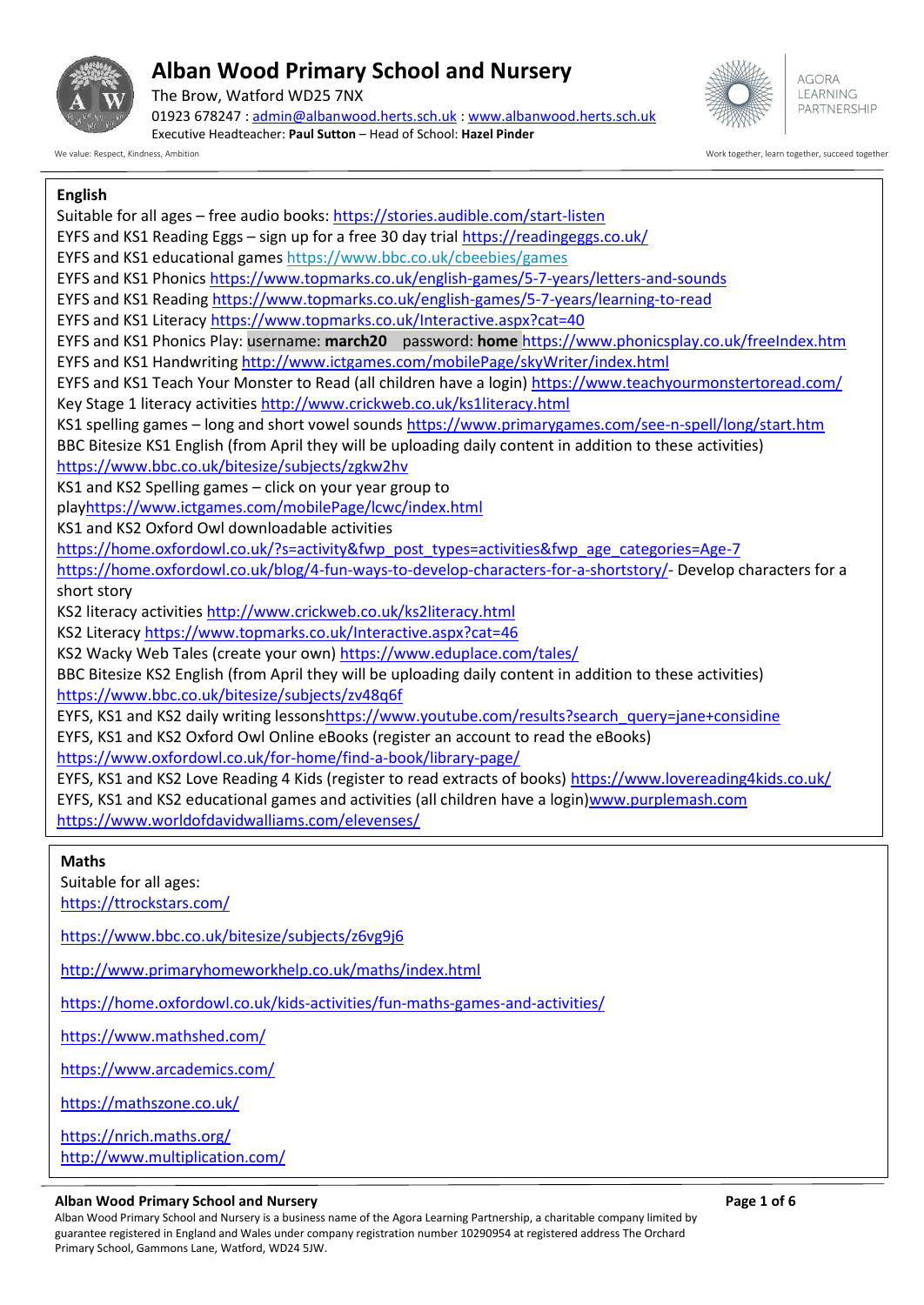

The Brow, Watford WD25 7NX 01923 678247 : [admin@albanwood.herts.sch.uk](mailto:admin@albanwood.herts.sch.uk) [: www.albanwood.herts.sch.uk](http://www.albanwood.herts.sch.uk/) Executive Headteacher: **Paul Sutton** – Head of School: **Hazel Pinder**



**AGORA I FARNING** PARTNERSHIP

We value: Respect, Kindness, Ambition with the succeed together, and the work together, succeed together, succeed together, succeed together, succeed together, succeed together, succeed together, succeed together, succeed

#### **Geography**

#### Year 1

<https://www.3dgeography.co.uk/geography-topic> (Coasts, Weather) <https://www.dkfindout.com/uk/earth/> (Coasts, Oceans and Seas, Seasons, Weather). <https://www.bbc.co.uk/bitesize/subjects/zcdqxnb> (games or travel with Barnaby) <https://www.topmarks.co.uk/Interactive.aspx?cat=93> (Local Area, Mapping, Weather and Seasons) <https://wordwall.net/en-gb/community/key-stage-1/geography> (activities to explore)

#### Year 2

<https://www.3dgeography.co.uk/geography-topic> (Coasts, Weather) <https://www.dkfindout.com/uk/earth/> (Coasts, Oceans and Seas, Seasons, Weather). <https://www.bbc.co.uk/bitesize/subjects/zcdqxnb> (games or travel with Barnaby) <https://www.topmarks.co.uk/Interactive.aspx?cat=93> (Local Area, Mapping, Weather and Seasons) <https://www.educationquizzes.com/ks1/geography/> (quizzes to explore and test knowledge)

#### Year 3

<https://www.3dgeography.co.uk/geography-topic> (Volcanoes, Rivers, Settlements, Mountains) <https://www.dkfindout.com/uk/earth/> (mountains, rivers, rock cycle, rocks and minerals, volcanoes) <https://www.educationquizzes.com/ks2/geography/> (quizzes to explore and test knowledge) <http://volcanolive.com/> (volcanoes)

#### Year 4

<https://www.3dgeography.co.uk/geography-topic> (Rivers, Settlements) <https://www.dkfindout.com/uk/earth/> (Rivers, Water Cycle) <https://www.educationquizzes.com/ks2/geography/> (Quizzes to explore and test knowledge) <https://www.bbc.co.uk/bitesize/topics/zvsfr82/articles/zjk46v4> (Time zones)

#### Year 5

<https://www.3dgeography.co.uk/geography-topic> (Volcanoes, Earthquakes, Mountains, Population, Climate Change) <https://www.dkfindout.com/uk/earth/> (Earthquakes, Mountains, Volcanoes) <https://www.bbc.co.uk/bitesize/topics/zvsfr82/articles/zd4rmfr> (longitude and latitude) <https://www.educationquizzes.com/ks2/geography/> (Quizzes to explore and test knowledge) <https://primarygamesarena.com/Play/Earthquakes-251>

#### Year 6

<https://www.3dgeography.co.uk/geography-topic> (Population, Climate Change) <https://www.bbc.co.uk/bitesize/topics/zvsfr82/articles/zjk46v4> (time zones) <https://www.bbc.co.uk/bitesize/topics/zvsfr82/articles/zd4rmfr> (longitude and latitude) <https://www.educationquizzes.com/ks2/geography/> (Quizzes to explore and test knowledge)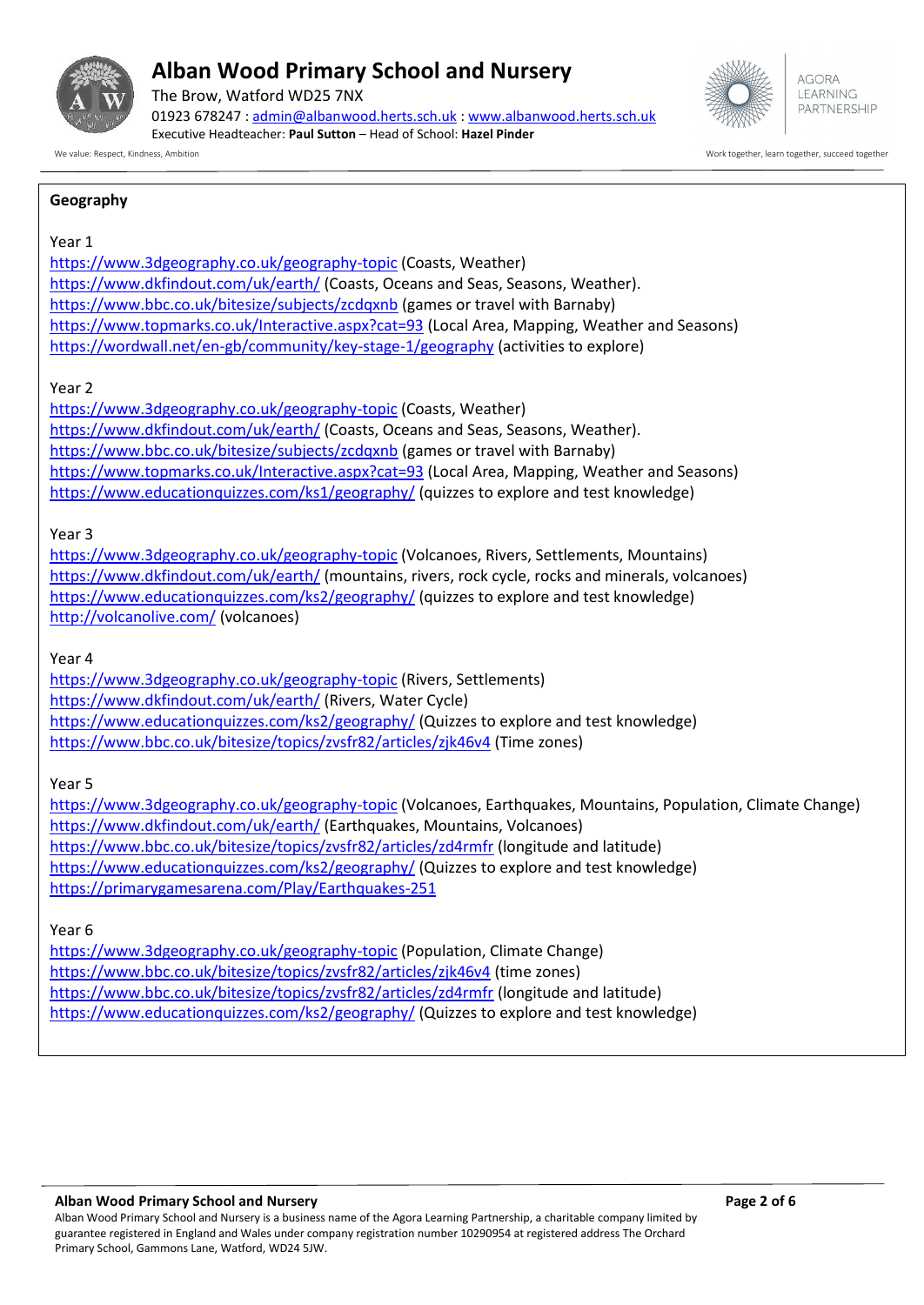

The Brow, Watford WD25 7NX 01923 678247 : [admin@albanwood.herts.sch.uk](mailto:admin@albanwood.herts.sch.uk) [: www.albanwood.herts.sch.uk](http://www.albanwood.herts.sch.uk/) Executive Headteacher: **Paul Sutton** – Head of School: **Hazel Pinder**



We value: Respect, Kindness, Ambition Work together, learn together, succeed together

#### **PE**

Suitable for all ages – daily workout session with Joe Wicks - <https://www.youtube.com/user/thebodycoach1> Suitable for EYFS/KS1 – daily yoga with Cosmic Kids [https://www.cosmickids.com/category/watch/?video\\_category=yoga&changed=video\\_category](https://www.cosmickids.com/category/watch/?video_category=yoga&changed=video_category) Suitable for all ages – Dance-A-Long - <https://family.gonoodle.com/channels/the-kidz-bop-kids> Suitable for all ages – Home workouts from Herts Sport Partnership – <https://sportinherts.org.uk/workoutfromhome/> Suitable for all ages – <https://www.youthsporttrust.org/free-home-learning-resources-0> Suitable for all ages – <https://imoves.com/imovement-signup> Suitable for all ages – <https://www.youtube.com/playlist?list=PLyCLoPd4VxBvPHOpzoEk5onAEbq40g2-k> Suitable for all ages – <https://www.thisgirlcan.co.uk/activities/disney-workouts/> Suitable for all ages – <https://www.nhs.uk/10-minute-shake-up/shake-ups>

#### **Science**

Suitable for Years 3-[6 https://www.sciencebuddies.org/stem-activities](https://www.sciencebuddies.org/stem-activities)

- Suitable for all ages. Choose a topic: [https://www.purplemash.com/#tab/pm-home/science](https://www.purplemash.com/%23tab/pm-home/science)
- Suitable for all ages.<http://www.sciencefun.org/kidszone/experiments/>
- Suitable for all ages. <https://www.edinburghzoo.org.uk/webcams/>
- Suitable for all ages.<https://www.stem.org.uk/resources/elibrary/resource/25416/do-try-home>
- Suitable for all ages.<https://www.stem.org.uk/primary-science>

Suitable for all ages.<http://www.sciencekids.co.nz/experiments.html>

Young Children.<https://babbledabbledo.com/20-science-projects-for-preschoolers/> Research and design an ant

colony – maybe to be built at school for the garden

- Suitable for all ages.<https://sciencebob.com/category/experiments/>
- Suitable for all ages.<https://www.theschoolrun.com/fun-science-activities-try-home>
- Suitable for all ages. <https://wowscience.co.uk/>

Suitable for all ages. <http://gws.ala.org/category/sciences>

Suitable for all ages.<http://www.sciencekids.co.nz/>

Suitable for all ages.<https://wowscience.co.uk/>

Suitable for all age[s. https://ideas.lego.com/blogs/a4ae09b6-0d4c-4307-9da8-3ee9f3d368d6/post/584498a2-a6b4-](file://///AWP-SVR-001.albanwood752.internal/FldrRedir$/Staff/Teachers/HPinder/Coronavirus/.%20https:/ideas.lego.com/blogs/a4ae09b6-0d4c-4307-9da8-3ee9f3d368d6/post/584498a2-a6b4-4118-a606-0d982a0815b5) [4118-a606-0d982a0815b5](file://///AWP-SVR-001.albanwood752.internal/FldrRedir$/Staff/Teachers/HPinder/Coronavirus/.%20https:/ideas.lego.com/blogs/a4ae09b6-0d4c-4307-9da8-3ee9f3d368d6/post/584498a2-a6b4-4118-a606-0d982a0815b5)

As with all experiments, children should be supervised at all times. Activities should only be undertaken following the instructions and following the Government guidelines regarding safety.

### **Personal, social, health and mindfulness**

Jigsaw Learning at Home – Free Stories and activities (The Jigsaw Big Sing –coming soon) <https://families.jigsawpshe.com/stuck-at-home/>

KS1 – PSHE and Citizenship video clips –<https://www.bbc.co.uk/bitesize/subjects/zmpfb9q>

KS2 PSHE and Citizenship video clips –<https://www.bbc.co.uk/bitesize/subjects/zqtnvcw>

Need to check video titles (KS1 and KS2) – Super Movers PSHE – [https://www.bbc.co.uk/teach/supermovers/pshe](https://www.bbc.co.uk/teach/supermovers/pshe-collection/zng8vk7)[collection/zng8vk7](https://www.bbc.co.uk/teach/supermovers/pshe-collection/zng8vk7)

Suitable for all ages – PSHE Twinkl (and twinkl mindfulness colouring) – [https://www.twinkl.co.uk/resources/twinkl](https://www.twinkl.co.uk/resources/twinkl-life/pshce-twinkl-life/year-1-pshcetwinkl-life)[life/pshce-twinkl-life/year-1-pshcetwinkl-life](https://www.twinkl.co.uk/resources/twinkl-life/pshce-twinkl-life/year-1-pshcetwinkl-life)

<http://www.primaryresources.co.uk/pshe/pshe.htm> (for PSHE and Citizenship resources and lessons for primary schools)

<https://plprimarystars.com/news/home-learning-activities-school-closures>(for PSHE pack and resources-a range of activity sheets suitable for home learning)

#### **Alban Wood Primary School and Nursery Page 3 of 6**

Alban Wood Primary School and Nursery is a business name of the Agora Learning Partnership, a charitable company limited by guarantee registered in England and Wales under company registration number 10290954 at registered address The Orchard Primary School, Gammons Lane, Watford, WD24 5JW.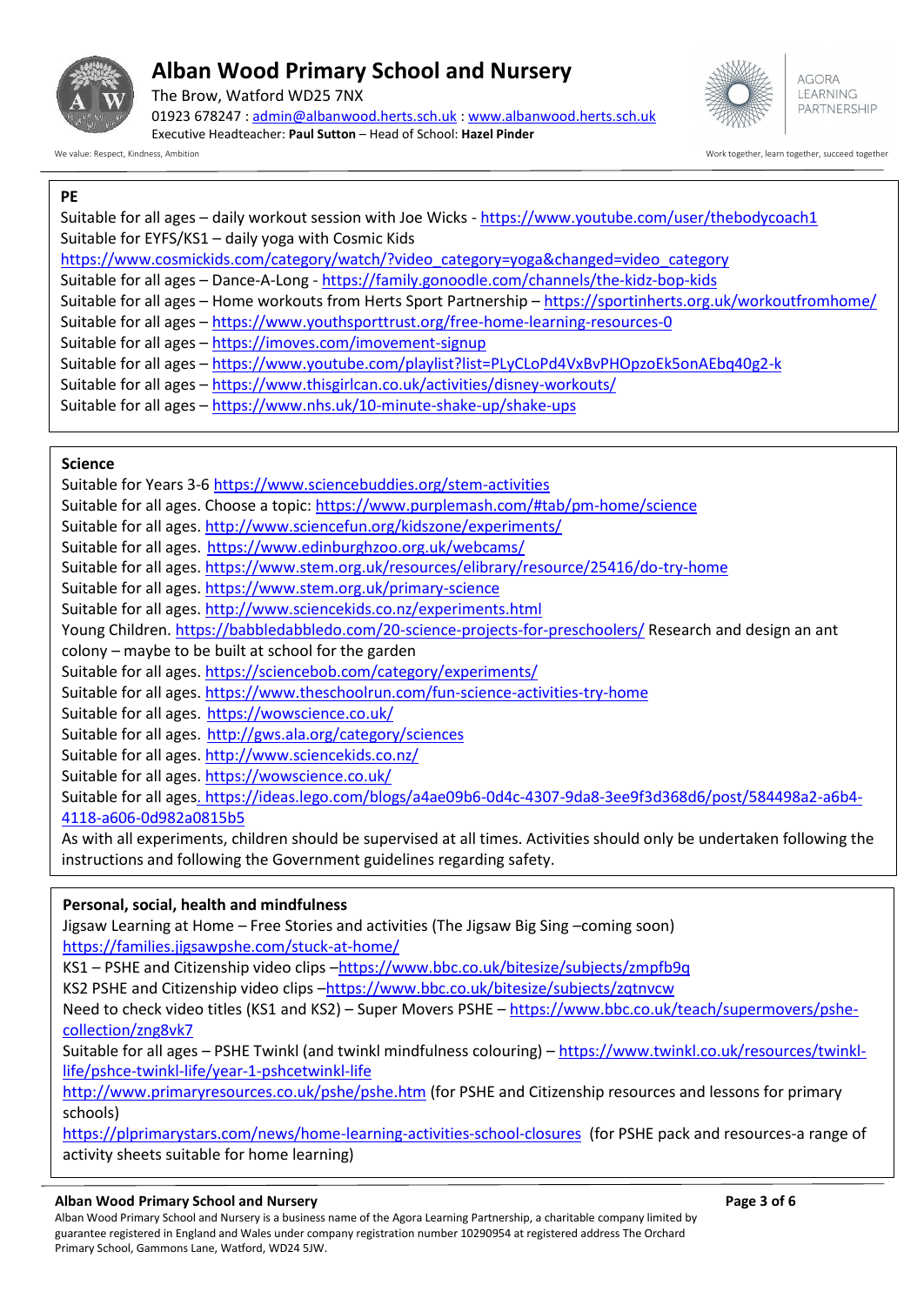

The Brow, Watford WD25 7NX 01923 678247 : [admin@albanwood.herts.sch.uk](mailto:admin@albanwood.herts.sch.uk) [: www.albanwood.herts.sch.uk](http://www.albanwood.herts.sch.uk/) Executive Headteacher: **Paul Sutton** – Head of School: **Hazel Pinder**



**AGORA I FARNING** PARTNERSHIP

We value: Respect, Kindness, Ambition Work together, learn together, succeed together

#### **History**

Year 1- Homes Under the Hammer <https://www.theschoolrun.com/homework-help/houses-and-homes> <http://www.primaryhomeworkhelp.co.uk/houses/victorian.htm> <http://gallery.nen.gov.uk/gallery1808.html> <https://wordwall.net/resource/625118/history/houses-victorian-tudor-modern>

#### Year 2- Shipwrecked

<http://www.crickweb.co.uk/ks1history.html>(click on seaside) <https://www.everyschool.co.uk/history-key-stage-1-seaside-holidays.html> [https://www.twinkl.co.uk/resources/history/history-general-history/the-seaside-general-history-history-subjects-key](https://www.twinkl.co.uk/resources/history/history-general-history/the-seaside-general-history-history-subjects-key-stage-1)[stage-1](https://www.twinkl.co.uk/resources/history/history-general-history/the-seaside-general-history-history-subjects-key-stage-1)

#### Year 3- Crazy Creators

<https://www.theschoolrun.com/homework-help/ancient-sumer-and-mesopotamia> <https://mesopotamia.mrdonn.org/sumer.html> <https://www.twinkl.co.uk/resources/ks2-history/world-history-history-subjects-key-stage-2/ks2-history-ancient-sumer>

Year 4- Fantastic Females

<https://www.twinkl.co.uk/blog/homework-help-inspirational-women-in-history> <https://www.bbc.co.uk/newsround/42872803> <https://www.bbc.co.uk/cbbc/curations/international-womens-day>

Year 5- Clever Constructions

<https://www.bbc.co.uk/teach/class-clips-video/ks2-ks3-history-of-early-civilisations/zvm647h> <https://www.bbc.co.uk/bitesize/topics/zq6svcw> [https://www.twinkl.co.uk/resources/ks2-history/world-history-history-subjects-key-stage-2/ks2-history-ancient](https://www.twinkl.co.uk/resources/ks2-history/world-history-history-subjects-key-stage-2/ks2-history-ancient-mayans)[mayans](https://www.twinkl.co.uk/resources/ks2-history/world-history-history-subjects-key-stage-2/ks2-history-ancient-mayans) <https://www.theschoolrun.com/homework-help/the-maya>

Year 6- Lest we Forget [https://www.twinkl.co.uk/resources/ks2-history-of-britain/ks2-history-british-history-beyong-1066-20th-century/ks2](https://www.twinkl.co.uk/resources/ks2-history-of-britain/ks2-history-british-history-beyong-1066-20th-century/ks2-world-war-two) [world-war-two](https://www.twinkl.co.uk/resources/ks2-history-of-britain/ks2-history-british-history-beyong-1066-20th-century/ks2-world-war-two)

<https://www.dkfindout.com/uk/history/world-war-ii/>

<https://www.bbc.co.uk/teach/school-radio/history-ks2-world-war-2-clips-index/zjc8cqt>

<https://www.bbc.co.uk/teach/class-clips-video/history-ks2-children-of-ww2/zm7wpg8>

<https://www.theschoolrun.com/homework-help/world-war-2>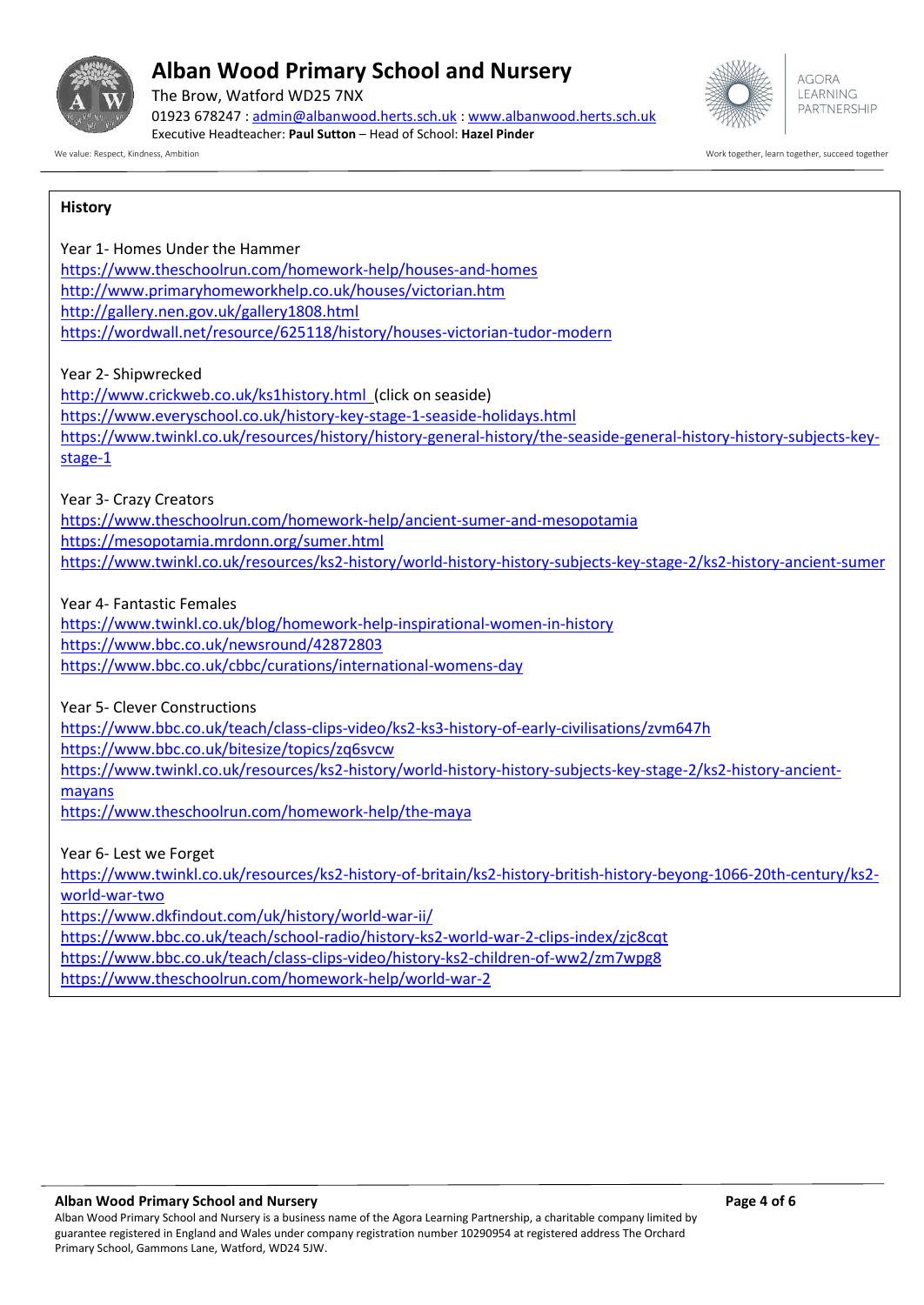

The Brow, Watford WD25 7NX 01923 678247 : [admin@albanwood.herts.sch.uk](mailto:admin@albanwood.herts.sch.uk) [: www.albanwood.herts.sch.uk](http://www.albanwood.herts.sch.uk/) Executive Headteacher: **Paul Sutton** – Head of School: **Hazel Pinder**



We value: Respect, Kindness, Ambition Work together, learn together, succeed together, succeed together, succeed together, succeed together, succeed together, succeed together, succeed together, succeed together, succeed t

#### **RE**

Home learning resources linked to Christianity including videos and prayers [https://cafod.org.uk/Education/Primary](https://cafod.org.uk/Education/Primary-teaching-resources/Home-learning-primary)[teaching-resources/Home-learning-primary](https://cafod.org.uk/Education/Primary-teaching-resources/Home-learning-primary)

Information, games and activities for children to learn about the work of the Catholic Agency of Overseas Development, includes online game about our wonderful world, the story of the fairtrade banana and videos about peace, refugees and our Earth

<https://cafod.org.uk/Education/Kidz-Zone>

Units of learning, revision and activities linked to all of the main world religions studied across the Primary curriculum- <https://www.bbc.co.uk/bitesize/subjects/z7hs34j>

Units of learning, revision and activities linked to all of the main world religions studied across the Primary curriculum- <http://www.primaryhomeworkhelp.co.uk/Religion.html>

PurpleMash- Topics-Celebrations and faith- A range of activities including painting and writing projects linked to all of the main world religions studied across the Primary curriculum <https://www.purplemash.com/login/>

#### **French**

General French Vocabulary and other resources

KS2 - <https://dinolingo.com/learn-french-for-kids/>

- KS2 <https://www.muzzybbc.com/learn-french-kids>
- KS2 <https://www.digitaldialects.com/French.htm>

#### **Computing**

Purple Mash - Many possibilities

E Safety EYFS and KS1 [https://www.thinkuknow.co.uk/4\\_7/child/](https://www.thinkuknow.co.uk/4_7/child/)

E Safety KS2 [https://www.thinkuknow.co.uk/8\\_10/](https://www.thinkuknow.co.uk/8_10/)

KS1<https://www.bbc.co.uk/bitesize/subjects/zyhbwmn>

KS2<https://www.bbc.co.uk/bitesize/subjects/zvnrq6f>

Digital Literacy Set out by year Group Ready to go lessons with resources

[https://digital-literacy.org.uk/curriculum-overview.aspx/#yr4](https://digital-literacy.org.uk/curriculum-overview.aspx/%23yr4)

All [https://teachcomputing.org/resources?gclid=EAIaIQobChMIld\\_6z7GQ6AIVQuDtCh35BQ1kEAAYASAAEgLeCvD\\_BwE](https://teachcomputing.org/resources?gclid=EAIaIQobChMIld_6z7GQ6AIVQuDtCh35BQ1kEAAYASAAEgLeCvD_BwE)

[All Coding https://hourofcode.com/uk/learn](file://///AWP-SVR-001.albanwood752.internal/FldrRedir$/Staff/Teachers/HPinder/Coronavirus/All%20Coding%20https:/hourofcode.com/uk/learn) - filter out by year group for appropriate activities

Internet Safety –

[https://www.internetmatters.org/?gclid=EAIaIQobChMIktuA5LWK2wIVRYXVCh2afg2aEAAYASAAEgIJ5vD\\_BwE](https://www.internetmatters.org/?gclid=EAIaIQobChMIktuA5LWK2wIVRYXVCh2afg2aEAAYASAAEgIJ5vD_BwE) <https://parentinfo.org/>

<https://www.thinkuknow.co.uk/>

<https://www.saferinternet.org.uk/advice-centre/parents-and-carers>

#### **Design and Technology**

[www.twinkl.co.uk/resources/keystage2-ks2/ks2-subjects/ks2-design-andtechnology](file://///AWP-SVR-001.albanwood752.internal/FldrRedir$/Staff/Teachers/HPinder/Coronavirus/www.twinkl.co.uk/resources/keystage2-ks2/ks2-subjects/ks2-design-andtechnology)

[www.bbc.co.uk/bitesize/subjects/zyr9wmn](file://///AWP-SVR-001.albanwood752.internal/FldrRedir$/Staff/Teachers/HPinder/Coronavirus/www.bbc.co.uk/bitesize/subjects/zyr9wmn)

[www.stem.org.uk/resources/collection/2891/nuffield-primary-design-andtechnology](file://///AWP-SVR-001.albanwood752.internal/FldrRedir$/Staff/Teachers/HPinder/Coronavirus/www.stem.org.uk/resources/collection/2891/nuffield-primary-design-andtechnology)

[https://www.youtube.com/results?search\\_query=design+and+technology+ks1+](https://www.youtube.com/results?search_query=design+and+technology+ks1+)

[www.youtube.com/results?search\\_query=design+and+technology+ks2](file://///AWP-SVR-001.albanwood752.internal/FldrRedir$/Staff/Teachers/HPinder/Coronavirus/www.youtube.com/results%3fsearch_query=design+and+technology+ks2)

<https://www.twinkl.co.uk/resources/home-key-stage-1-subjects/design-and-technology> (For KS1: Machines and

Automation, Textiles, Design and Recipes and Product Creation)

<http://www.primaryresources.co.uk/dandt/dandt.htm> (DT resources and lessons for primary schools) <https://www.kapowprimary.com/subjects/design-technology/> (DT lesson plans and resources)

#### **Alban Wood Primary School and Nursery Page 5 of 6**

Alban Wood Primary School and Nursery is a business name of the Agora Learning Partnership, a charitable company limited by guarantee registered in England and Wales under company registration number 10290954 at registered address The Orchard Primary School, Gammons Lane, Watford, WD24 5JW.